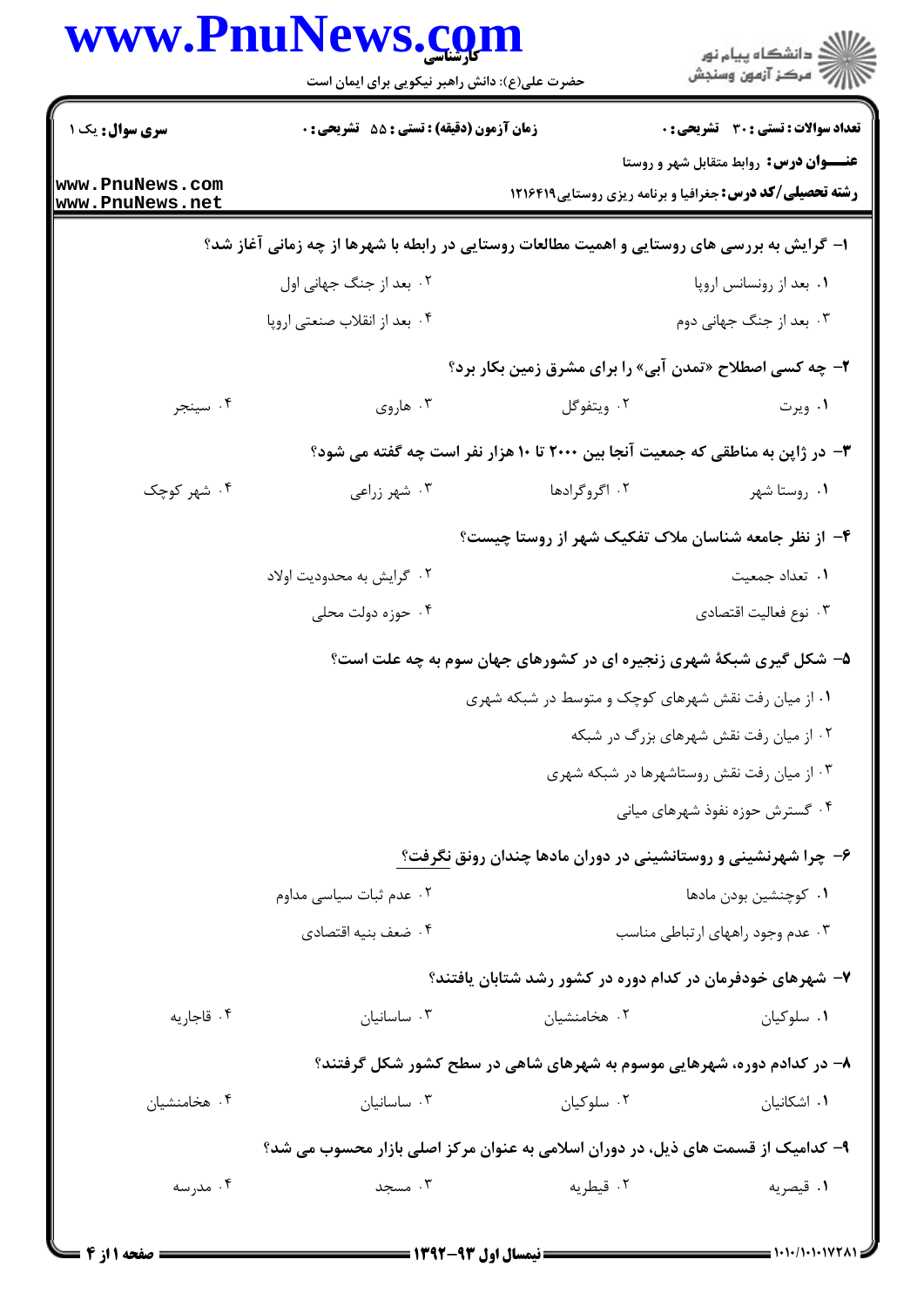|                                    | حضرت علی(ع): دانش راهبر نیکویی برای ایمان است    | www.PnuNews.co                                                                                                     | ڪ دانشڪاه پيام نور<br>√ مرڪز آزمون وسنڊش      |  |
|------------------------------------|--------------------------------------------------|--------------------------------------------------------------------------------------------------------------------|-----------------------------------------------|--|
| <b>سری سوال : ۱ یک</b>             | <b>زمان آزمون (دقیقه) : تستی : 55 تشریحی : 0</b> |                                                                                                                    | <b>تعداد سوالات : تستی : 30 ٪ تشریحی : 0</b>  |  |
| www.PnuNews.com<br>www.PnuNews.net |                                                  | <b>رشته تحصیلی/کد درس:</b> جغرافیا و برنامه ریزی روستایی ۱۲۱۶۴۱۹                                                   | <b>عنـــوان درس:</b> روابط متقابل شهر و روستا |  |
|                                    |                                                  | ∙ا− کدامیک از عوامل ذیل باعث از هم پاشیدگی بازارهای کوچک محلی در ایران شد؟                                         |                                               |  |
|                                    | ۰۲ رشد تجارت داخلی                               |                                                                                                                    | ۰۱ رشد صنعتی                                  |  |
|                                    | ۰۴ راه يابي ايران به بازار جهاني                 |                                                                                                                    | ۰۳ انقلاب مشروطيت                             |  |
|                                    |                                                  | 11- از چه تاریخی، دیگر بخش کشاورزی مجال رونق گرفتن و تبدیل شدن به بخش صادراتی را پیدا نکرد؟                        |                                               |  |
| 1404.5                             | 1561.5                                           | 11777.7                                                                                                            | 1719.1                                        |  |
|                                    |                                                  | ۱۲- سازمان فضایی هر منطقه متشکل از کدامیک از عناصر است؟                                                            |                                               |  |
|                                    | ۰۲ مکان مرکزی، پیرامونی و روابط فضایی            |                                                                                                                    | ۰۱ مکان مرکزی، میانی و پیرامونی               |  |
|                                    | ۰۴ مکان مرکزی و کنش متقابل و فضایی               |                                                                                                                    | ۰۳ مکان مرکزی و حوزهٔ نفوذ                    |  |
|                                    |                                                  |                                                                                                                    | <b>۱۳</b> - نظریه اقتصاد کشاورزی از کیست؟     |  |
| ۰۴ کریستالر                        | ۰۳ گالپین                                        | ۰۲ فون تانون                                                                                                       | ۰۱ آلفرد وبر                                  |  |
|                                    |                                                  | ۱۴- گالپین نظریه مکان مرکزی خود را از چه دیدگاهی تجزیه و تحلیل نمود؟                                               |                                               |  |
|                                    | ۰۲ محصولات کشاورزی                               |                                                                                                                    | ۰۱ مکانهای صنعتی                              |  |
|                                    | ۰۴ صنايع سنگين                                   |                                                                                                                    | ۰۳ سکونتگاههای روستایی                        |  |
|                                    |                                                  | 15- موقع خصوصی یک شهر یا روستا بر چه اساسی مشخص می شود؟                                                            |                                               |  |
| ۰۴ عرض جغرفيايي                    | ۰۳ وضعیت مورفولوژیکی                             | ۰۲ وضعیت توپوگرافی                                                                                                 | ۰۱ موقع نسبي                                  |  |
|                                    |                                                  | ۱۶– هستهٔ اولیه کدامیک از شهرهای ذیل، تجاری بوده و رفته رفته با تراکم جمعیت در آن و تنوع مشاغل خدماتی، بازار تبدیل |                                               |  |
|                                    |                                                  |                                                                                                                    | به یک مرکز اداری شده است؟                     |  |
| ۰۴ ایلام                           | ۰۳ اصفهان                                        | ۰۲ ياسوج                                                                                                           | ۰۱ مشهد                                       |  |
|                                    |                                                  | ۱۷- نخستین عامل مؤثر در تعیین جایگاه شهرها و روستاها و نحوهٔ ارتباط بین آنها چیست؟                                 |                                               |  |
| ۰۴ شرایط فرهنگی                    | ۰۳ شرایط اقتصادی                                 | ۰۲ شرایط طبیعی                                                                                                     | ۰۱ شرایط اجتماعی                              |  |
|                                    |                                                  | ۱۸– در سال ۱۳۶۵، جمعیت بیشتر شهرهای ایران چند نفر بودند؟                                                           |                                               |  |
|                                    | ۰۲ کمتر از ۳۰ هزار نفر                           |                                                                                                                    | ۰۱ کمتر از ۲۰ هزار نفر                        |  |
|                                    | ۰۴ کمتر از ۱۰۰ هزار نفر                          |                                                                                                                    | ۰۳ کمتر از ۵۰ هزار نفر                        |  |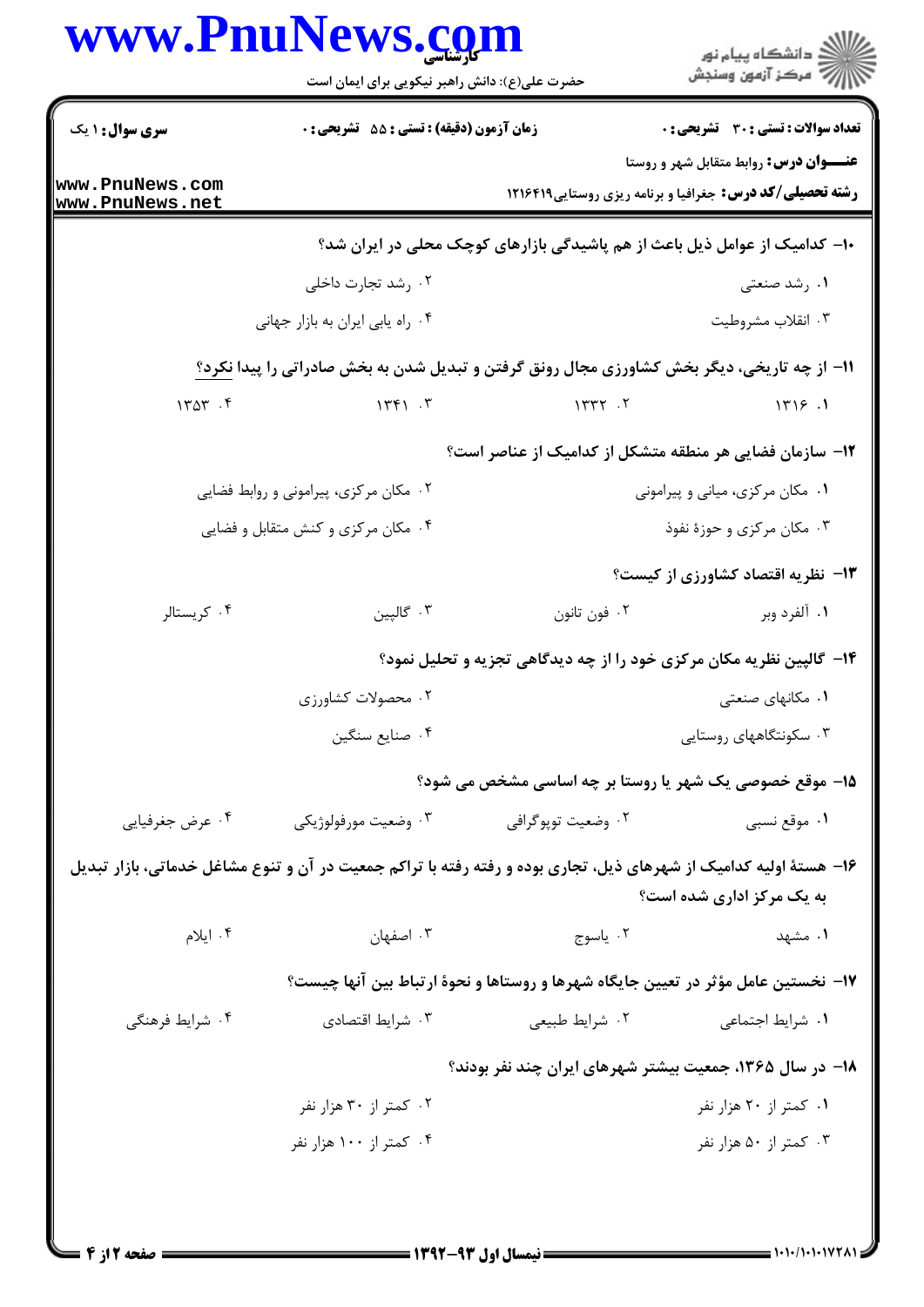|                                    | www.PnuNews.com<br>حضرت علی(ع): دانش راهبر نیکویی برای ایمان است                             |                                                                                | ڪ دانشڪاه پيام نور<br>ر∕⊂ مرڪز آزمون وسنڊش                                                                       |
|------------------------------------|----------------------------------------------------------------------------------------------|--------------------------------------------------------------------------------|------------------------------------------------------------------------------------------------------------------|
| <b>سری سوال : ۱ یک</b>             | زمان آزمون (دقیقه) : تستی : 55 آتشریحی : 0                                                   |                                                                                | <b>تعداد سوالات : تستی : 30 ٪ تشریحی : 0</b>                                                                     |
| www.PnuNews.com<br>www.PnuNews.net |                                                                                              |                                                                                | <b>عنـــوان درس:</b> روابط متقابل شهر و روستا<br><b>رشته تحصیلی/کد درس:</b> جغرافیا و برنامه ریزی روستایی1۲۱۶۴۱۹ |
|                                    |                                                                                              |                                                                                | ۱۹- نوع غالب روستاها در ایران چیست؟                                                                              |
| ۰۴ جلگه ای                         | ۰۳ پایکوهی                                                                                   | ۰۲ میان کوهی                                                                   | ۰۱ کوهستانی                                                                                                      |
|                                    | ۲۰- زندگی در شهرهای هخامنشی مترادف با کدامیک از مفاهیم ذیل بوده است؟                         |                                                                                |                                                                                                                  |
|                                    | ۰۲ جدایی از کار تولید صنعتی                                                                  |                                                                                | ٠١. جدايي از كار توليد كشاورزى                                                                                   |
|                                    | ۰۴ محل تمرکز کشاورزان و بزرگ مالکان<br>۰۳ بیگاری کودکان و زنان در فعالیت های کشاورزی         |                                                                                |                                                                                                                  |
|                                    |                                                                                              | <b>۲۱</b> - کدامیک از بخش های شهر در دوران ساسانی از اهمیت کمتری برخوردار بود؟ |                                                                                                                  |
| ۰۴ ارگ                             | ۰۳ ربض                                                                                       | ۰۲ کهندژ                                                                       | ٠١ شارستان                                                                                                       |
|                                    |                                                                                              |                                                                                | <b>۲۲</b> - مهمترین پیامد انقلاب سفید در ایران چه بود؟                                                           |
| ۰۴ اصلاحات اقتصادى                 | ۰۳ توسعه کشاورزي                                                                             | ۰۲ توسعه صنعتی                                                                 | ۰۱ اصلاحات ارضی                                                                                                  |
|                                    | ۲۳- در تئوری کلاسیک والتر کریستالر مرکزیت بر چه اساسی بیان می گردید؟                         |                                                                                |                                                                                                                  |
|                                    | ۰۲ کمیت و کیفیت خدمات                                                                        |                                                                                | ۰۱ نوع خدمات                                                                                                     |
|                                    | ۰۴ قيمت محصولات                                                                              |                                                                                | ۰۳ نقش شهرها                                                                                                     |
|                                    |                                                                                              | ۲۴- گسترش راه آهن بیشتر بر کدامیک از جنبه های ذیل تأثیر دارد؟                  |                                                                                                                  |
|                                    | ۰۲ از رونق انداخت برخی از شهرها                                                              |                                                                                | ۰۱ ایجاد شهرهای جدید                                                                                             |
|                                    | ۰۴ تغییر و تبدیل شهرها                                                                       | ۰۳ تغییر کاربری اراضی                                                          |                                                                                                                  |
|                                    |                                                                                              | ۲۵– در جامعه قدیم ایران تولید شهری بر چه اساسی بوده است؟                       |                                                                                                                  |
| ۰۴ صنایع دستی                      | ۰۳ صنایع کارگاهی                                                                             | ۰۲ مبادلات تجاری                                                               | ۰۱ تولیدات کشاورزی                                                                                               |
|                                    | ۲۶– در مقایسه با مغرب زمین، شهرنشینی در ایران چگونه پدیده ای است؟                            |                                                                                |                                                                                                                  |
|                                    | ۰۲ پدیده ای اقتصادی و اجتماعی                                                                | ۰۱ پدیده ای نظامی و اداری                                                      |                                                                                                                  |
|                                    | ۰۴ پدیده ای فرهنگی و اجتماعی                                                                 |                                                                                | ۰۳ پدیده ای اجتماعی و تاریخی                                                                                     |
|                                    |                                                                                              | <b>۲۷-</b> در زمان نخست وزیری چه کسی اصلاحات ارضی در ایران انجام شد؟           |                                                                                                                  |
| ۰۴ دکتر ارسنجانی                   | ۰۳ زهیری                                                                                     | ۰۲ دکتر امینی                                                                  | ۰۱ دکتر مصدق                                                                                                     |
|                                    | ۲۸- در چه دوره ای به واسطه رکود تجارت جهانی و هرج و مرج داخلی نقش تجاری شهرها تنزل پیدا کرد؟ |                                                                                |                                                                                                                  |
| $1777 - 177 - 5$                   | $15 - 1577 - 1777$                                                                           | $144 - 144 - 17$                                                               | $1401 - 1751$ .                                                                                                  |
|                                    |                                                                                              |                                                                                |                                                                                                                  |